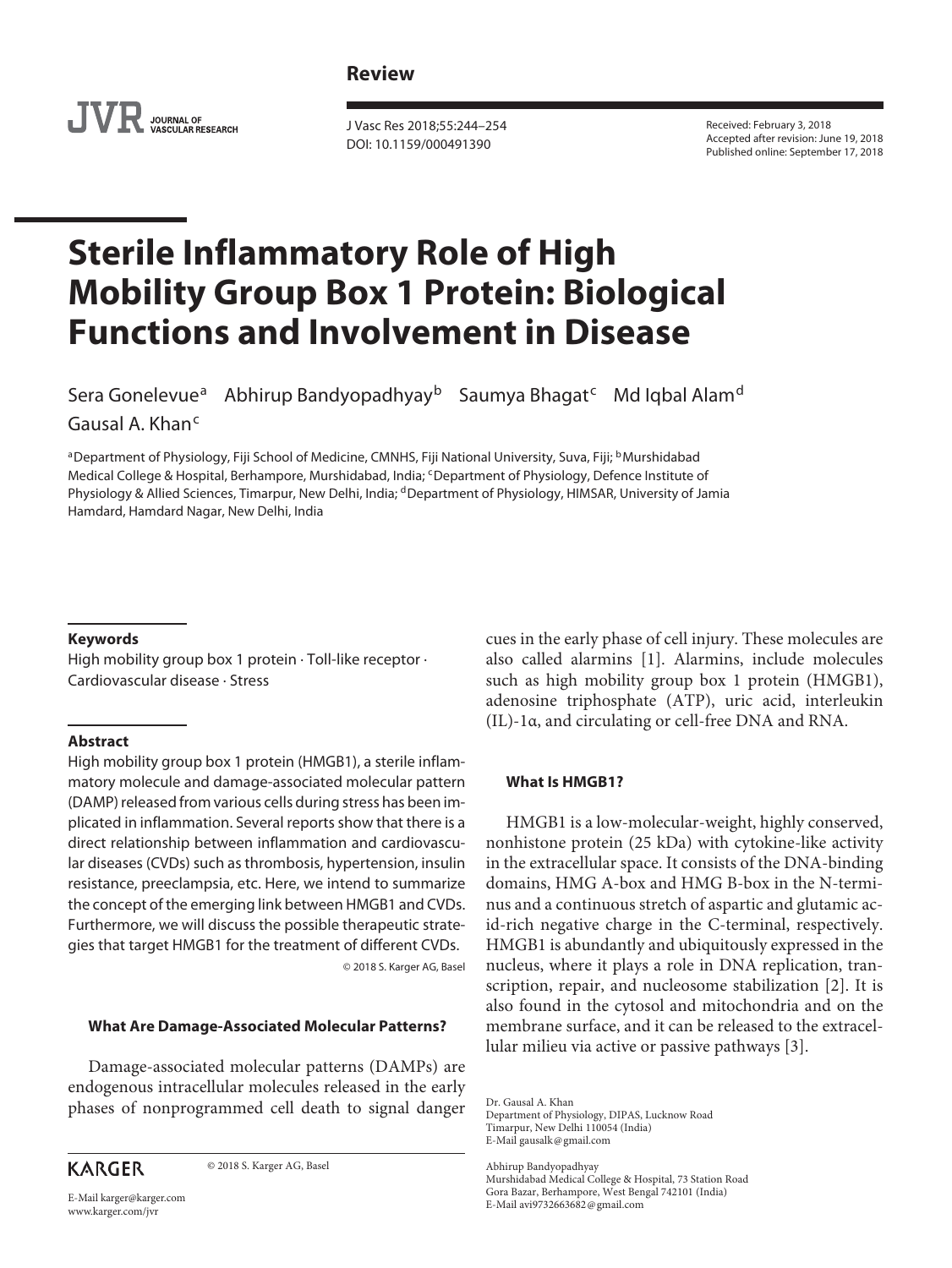The active secretory pathway in immune and nonimmune cells is switched on by the presence of pathogenic products (e.g., bacteria or viruses) or other cell stressors (i.e., cytokines and oxidative stress molecules) [4]. This is a slow pathway because it is mediated through cellular signal transduction [5]. On the other hand, the passive release pathway is fast-acting and occurs in tissue injury and cell death, especially in necrosis and sterile injury events including hypoxia, senescence, and autoimmune disease [6]. After release, HMGB1 accumulates in the extracellular milieu; thereafter, it relays danger signals in the local tissues by triggering inflammatory pathways such as nuclear factor (NF)-κB, extracellular regulated kinase (ERK), p38, CD24, Toll-like receptor (TLR)-2, TLR-4, and TLR-9, the receptor for advanced glycation end-products (RAGE), and others [2]. This results in the activation of innate and adaptive immunity, cytokine, chemokine, and metalloprotease release, and promigration and proinflammatory outcomes [3, 5].

HMGB1 has been shown to form complexes with multiple proinflammatory mediators, and thereby enhance their actions in a synergistic manner [7]. Animal models of different disease as well as human studies demonstrate elevated levels of HMGB1 [8]. In vivo experiments also showed HMGB1-induced inflammation while pharmacological intervention on the same molecular target ameliorated sepsis [9]. Over all, these studies suggest that HMGB1 plays a crucial role as a sterile inflammatory mediator for the development of diseases. The different important functions of HMGB1 are presented in detail.

## **The Role of HMGB1 as a Redox Regulator**

Antoine et al. [10] classified HMGB1 into 3 subtypes according to the amino acid number of cysteine residues in the polypeptide chain: (a) fully reduced or all-thiol HMGB1 (HMGB1C23hC45hC106h), with no disulfide (S-S) bond among the cysteine residues as well as posttranscriptional modification (Fig. 1b); (b) disulfide HMGB1 (HMGb1C23-C45c106h), with an S-S bond between C23 and C45 (Fig. 1c); and (c) sulfonyl HMGB1 (HMGB1C23soC45soC106so) where the sulfate group is oxidized to form sulfonyl by reactive oxygen species (ROS) (Fig. 1d).

Fully reduced HMGB1 may promote leukocyte recruitment by binding to CXCL12 and CXCR4, suggesting that the reduced forms of the 3 cysteine residues contribute to its chemotactic activity [11, 12]. Platelet-derived HMGB1 has been shown to promote the recruitment of monocytes, and lead to inflammation and thrombosis [13]. Disulfide (or isomerized) HMGB1, characterized by 2 cysteine residues that are oxidized to form an S-S bond between C23 and C45, was found to induce NF-κB translocation and the secretion of inflammatory factors via TLR-4 in activated immune cells, while mutations of C23 or C45 abrogated the cytokine activity of HMGB1 [14]. It also induced bladder pain via TLR-4 [15]. Frank et al. [16] found that it potentiated the neuroinflammatory response in vivo, but that thiol HMGB1 failed to promote the microglial proinflammatory response to lipopolysaccharide (LPS). In line with this observation, a recent study showed that oxidative stress promoted the secretion of HMGB1 and other proinflammatory molecules, where HMGB1 was partially oxidized [17, 18]. However, in a vein thrombosis model, disulfide HMGB1, released from platelets and neutrophils, influenced neutrophil recruitment and the formation of neutrophil extracellular traps (NETs) that led to thrombosis via TLRs [19]. This suggests that HMGB1 isomerization might contribute to thrombosis through inflammation. The third form of HMGB1 is the sulfonyl or oxidized form which is characterized by 3 fully oxidized cysteine residues. In contrast to fully reduced/all-thiol HMGB1 and disulfide HMGB1, it has currently no known biological function such as chemokine and proinflammatory activities [20].

# **HMGB1 Signaling for the Initiation of Different Diseases**

HMGB1 fundamentally resides in the nucleus under normal circumstances, stabilizing nucleosomes and facilitating gene transcription [21]. However, under different conditions, it becomes hyperacetylated, translocated from the nucleus to the cytosol, and then secreted actively or passively [22]. It has been shown that HMGB1 passively diffuses from various cells to the extracellular space during cellular necrosis or damage [6]. It is also actively released by macrophages, monocytes, and dendritic cells upon activation [23]. After release from these cells, it exerts its biological functions by interaction with RAGE [24, 25], TLR-2 [26], TLR-4 [27], and TLR-9 [28]. The consequences of these receptor-ligand interactions have been shown to induce cell adhesion [29], permeability [30], chemotaxis [31], inflammation [5], autophagy [32], thrombosis [19], and epithelial-mesenchymal transition [33]. In fact, the exact detailed mechanisms involved in disease progression are still not clear. The mechanism involving myeloid differentiation factor 88 (MyD88)-medi-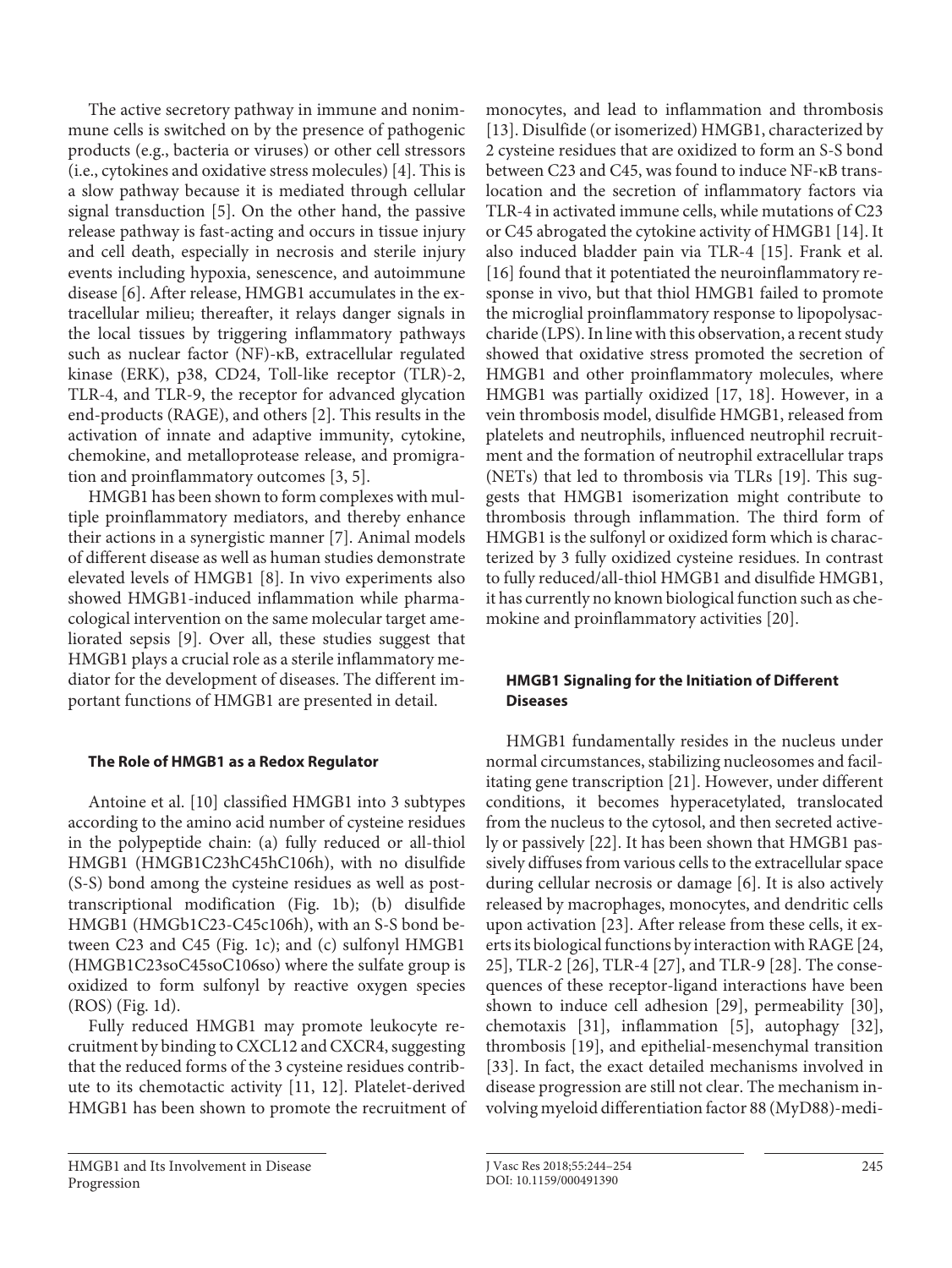

**Fig. 1.** Structure and redox states of HMGB1. **a** HMGB1 consists of the A-box (anti-inflammatory domain), Bbox (proinflammatory domain), and the acidic tail. Residues 89–108 were responsible for binding to TLR-4, whereas residues150–183 were responsible for binding RAGE. **b** All-thiol HMGB1 exhibited all reduced cystine residues at C23, C45, and C106. **c** Disulfide HMGB1 was formed by an S-S bond between C23 and C45. **d** Oxidized HMGB1 is characterized by all 3 oxidized cysteine residues at C23, C45, and C106.

ated pathways have been studied the most. One study showed that the mechanism of HMGB1-induced inflammation is mainly mediated via the MyD88-dependent pathway [34]. MyD88 knockout mice failed to release TNF-α in macrophages as well as IL-6 in a cold ischemicreperfusion injury model [35, 36]. HMGB1 promoted antineutrophil cytoplasmic antibody-antigen translocation in neutrophils, which was abrogated by blocking TLR-4, RAGE, MyD88, and NF-κB [37]. Liu-Bryan and Terkeltaub [38] showed that a deficiency of TLR-2 and TLR-4 together, or MyD88 alone, diminished the HMGB1-induced expression of MMP-3 and MMP-13 in chondrocytes. Another study demonstrated that HMGB1 treatment increases the levels of proinflammatory markers in the lungs of wild-type mice but not in TLR-4–/– mice. An

in vitro study demonstrated that pharmacological inhibition of TLR-4 or MyD88 also inhibited HMGB1-induced proinflammatory cytokine production [39]. Furthermore, it has been demonstrated that HMGB1 induces proinflammatory cytokine production in vivo via the TLR-4-MyD88-NF-κB pathway [40] (Fig. 2).

## **HMGB1 and CVDs**

## The Role of HMGB1 in Coronary Artery Disease

It is a well-established fact that HMGB1 has a very important role in the development of CVDs. In this regard, the first line of evidence showed that patients with coronary artery disease (CAD) had significantly higher plasma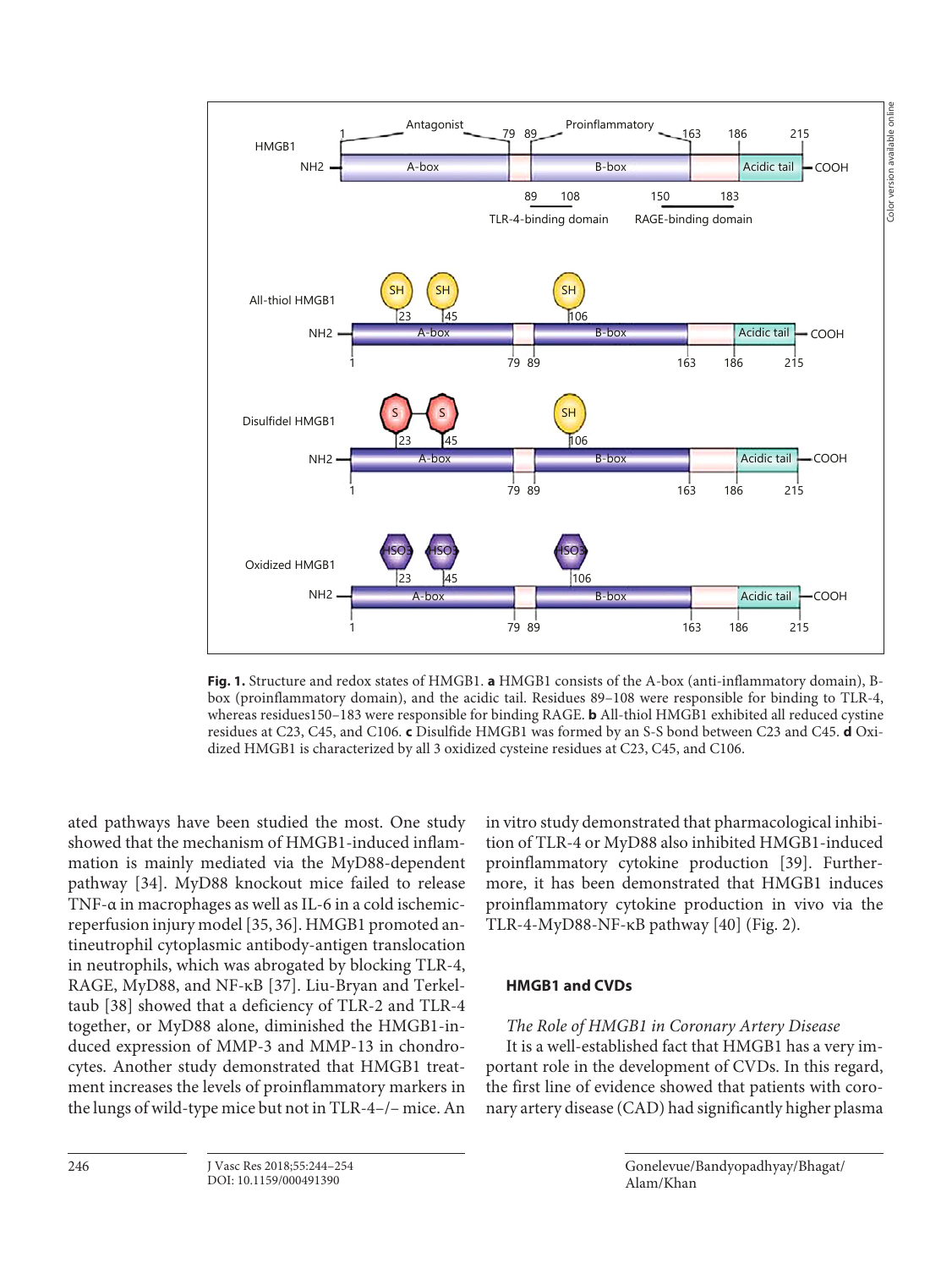

**Fig. 2.** Signaling pathways of HMGB1. The interaction between HMGB1 and its receptors induced the activation of downstream signaling pathways during cell adhesion, permeability, chemotaxis, inflammation, immunization, autophagy, apoptosis, thrombosis, angiogenesis, fibrosis, and epithelial-mesenchymal transition.

HMGB1 when compared to control subjects [41, 42]. Another study showed that HMGB1 was significantly upregulated in the case of thrombosis (with plaque rupture) when compared with nonthrombotic subjects [43]. However, immunofluorescence data has demonstrated that HMGB1 is abundantly expressed in platelet-rich human coronary artery thrombi [44]. Furthermore, the plasma HMGB1 level in CAD is significantly higher in patients with plaque and chest pain when compared to normal subjects [43]. This suggests that HMGB1 plays a role in the development of atherosclerosis and CAD [45, 46]. Furthermore, ApoE–/– mice exhibited increased expression of HMGB1 in the aortic sinus [25]. Jin et al. [47] showed that the HMGB1 level is higher in patients with myocardial injury and after percutaneous coronary intervention. Therefore, HMGB1 has been considered a potential and independent predictor of cardiovascular mortality in patients with acute coronary syndrome and CAD [48].

## The Role of HMGB1 in Stroke

A number of studies have suggested the relationship between HMGB1 and ischemic stroke. Several showed that the plasma HMGB1 level was elevated following ischemic stroke and correlated with the degree of sensitivity [49, 50]. Elevated HMGB1 is also associated with a poor outcome after ischemic stroke [51]. An animal study (stroke model) delineated that a higher level of HMGB1 is present in the serum [52], plasma [53, 54], and brain tissue of animals with stroke [55, 56]. Patients with peripheral arterial disease (PAD) had a higher plasma level of HMGB1 when compared to a control group [57]. A higher serum level of HMGB1 was observed in patients with type 2 diabetes mellitus, and this was exaggerated when PAD was also present [58]. HMGB1 level also increases in diabetic foot atherogenesis and influences its clinical outcome [59].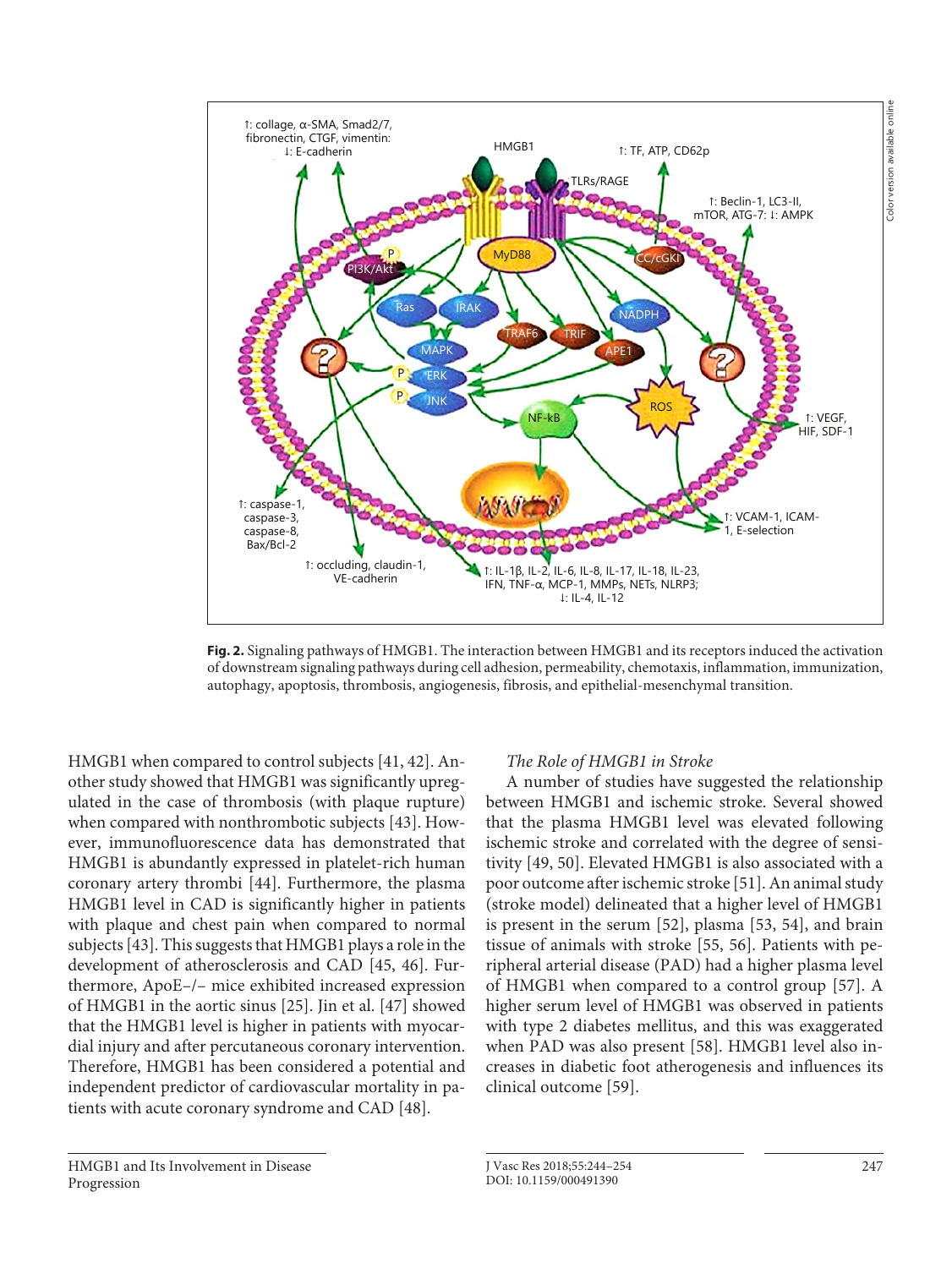# The Role of HMGB1 in Disseminated Intravascular Coagulation

Disseminated intravascular coagulation (DIC) is a clinical syndrome characterized by the activation of the coagulation system. Increasing evidence supports the role of HMGB1 in DIC [60, 61]. Serum HMGB1 level was higher in patients with DIC when compared to controls [61]. It is therefore one of the predictive markers for the diagnosis of DIC. Moreover, higher HMGB1 in hematological malignancies might be complicated by the presence of DIC [62]. HMGB1 was also correlated with platelet activation markers in patients with DIC accompanied by hematologic malignancy [63]. However, patients with organ failure and nonsurvivors exhibit the highest HMGB1 levels among patients with DIC [61]. This suggests that elevated HMGB1 is directly associated with organ failure in DIC [60, 61].

# The Role of HMGB1 in Deep Vein Thrombosis

Several studies have been reported on the role of HMGB1 in deep vein thrombosis (DVT). The expression of HMGB1 in brain tissue was higher in a cerebral vein sinus thrombosis when compared to the control group [64]. Furthermore, platelet-derived disulfide HMGB1 contributes to vein thrombosis as a central mediator of the sterile inflammatory process [19]. Numerous experimental and clinical studies have shown the role of HMGB1 in thrombosis-related diseases. However, the underlying molecular mechanism is still not clearly understood. We aim to discuss the mechanisms of DVT from 3 aspects: (i) platelet activation; (ii) NET formation; and (iii) fibrinolysis.

Platelets, enucleated cells in the blood, are believed to be centrally involved in thrombus formation. Upon activation, they release several molecules including serotonin, adenosine diphosphate (ADP), von Willebrand factor (vWF), thrombin, and certain growth factors from stored granules. This subsequently promotes platelet activation and aggregation via a positive-feedback mechanism, leading to thrombus formation and thrombosis.

Recently, it has been shown that inflammation also induces thrombosis. HMGB1 has been shown to play an important role in platelet activation and thrombosis [65]. After platelet activation, HMGB1 is translocated from the cytoplasm and onto the membrane surface where it exerts its effects [66]. HMGB1-treated mice also exhibit higher platelet concentrations than controls [67]. The mechanism of action could involve binding on the platelet membrane, which leads to further granular secretion and aggregation [68].

In another study, it was shown that a genetic deficiency of HMGB1(–/–) could increase bleeding time and induce platelet aggregation and thrombus formation [69]. Zhang et al. [70] demonstrated that LPS-activated platelet aggregation was mediated through the TLR-4 pathway. However, deletion of the TLR4 gene resulted in decreased expression of P-selectin in platelets and caused the failure of aggregation in the presence of thrombin [71]. Yang et al. [68] showed that HMGB1/TLR-4-mediated signaling contributes to platelet activation and thrombosis. Another study demonstrated that platelets with genetically deleted HMGB1 (–/–) failed to aggregate [69]. Furthermore, ERK and guanylate cyclase (GC)/cyclic guanosine monophosphate (cGMP)/cGMP-dependent protein kinase I (cGKI) were found to be the downstream signaling pathways of TLR-4 in HMGB1-induced platelet activation and thrombosis [69].

NF-κB is the master transcriptional regulator for many genes. HMGB1 signaling has been shown to be mediated via the NF-κB pathway whereas inhibition of NF-κB impairs HMGB1-induced platelet activation and aggregation [68]. This finding suggests that NF-κB/IκBα is involved in HMGB1-induced platelet activation [68, 72]. Hence, HMGB1-induced platelet activation and aggregation are mediated via the TLR-4/NF-κB/IκBα/cGMP pathway.

# The Role of HMGB1 in the Formation of NETs and the Development of Thrombosis

Sterile inflammation (SI) is non-pathogen-induced inflammation where stress or environmental factors play a major role. This type of inflammation has been implicated to be the pathophysiological basis of several CVDs like atherosclerosis, thrombosis, myocardial injury, insulin resistance (IR), and many acute conditions [26]. The relationship between HMGB1 and SI was reviewed in 2014 and studies have delineated the involvement of HMGB1 in the SI process [73]. Pharmacological inhibition of HMGB1 abrogates monocyte recruitment, leukocyte activation, and prothrombotic activity [19], suggesting that HMGB1, as an SI molecule, plays an important role in the development of thrombosis.

Neutrophil activation associated with the production of antibacterial peptides, reactive oxygen intermediates, cytokines, and other inflammatory mediators, as well as the release of DNA into the extracellular milieu, plays a central role in innate host defense and the modulation of inflammation [74]. NETs are produced through the release of DNA by neutrophils [74]. They are also formed in response to proinflammatory stimuli, including LPS, IL-8, and TNF-α, as well as through enhanced generation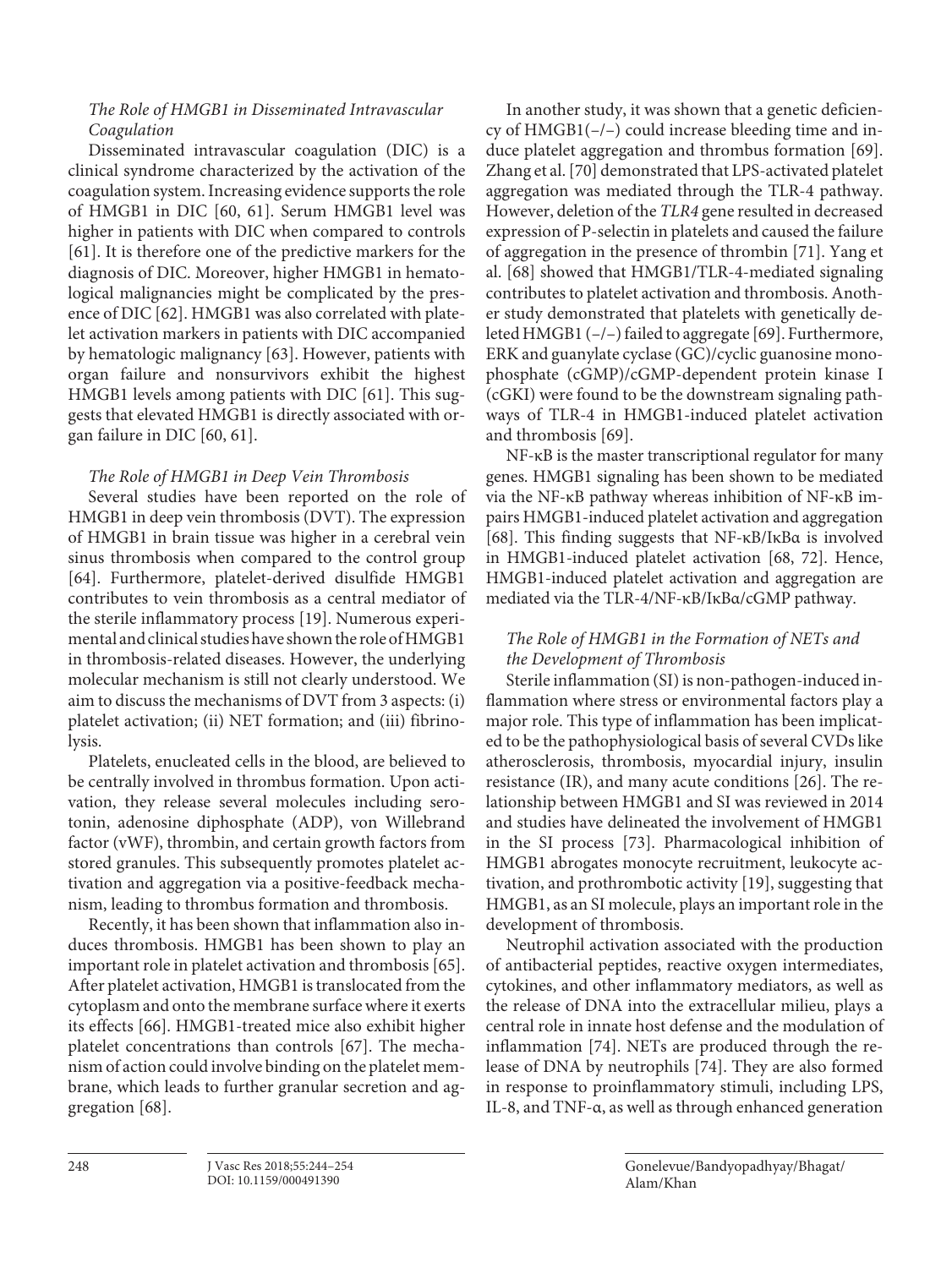of ROS by NADPH oxidase [74]. Tadie et al. [75] demonstrated that exposure of neutrophils to HMGB1 resulted in NETosis in vitro. They also showed that HMGB1-induced NETosis is mediated by TLR-4, which is consistent with previous studies that demonstrated that TLR-4 engagement enhances extracellular DNA release and the generation of NETs [75]. The TLR-4-MyD88 signaling pathway is mainly involved in NETosis through the release of DNA [76]. However, recent studies have shown that other signaling events, including the activation of NADPH oxidase or the stimulation of TLR-2, can also promote NETosis [77].

NETs contribute to venous thrombosis [78], DIC [79], and coronary thrombosis [80, 81]. NETs may also provide a milieu for vWF to facilitate the adhesion of platelets through surface receptors and lead to platelet activation [82]. The extracellular histones also facilitate platelet activation via the TLR-2 and TLR-4 pathways [83].

NETs stimulate both the extrinsic and intrinsic coagulation pathway [84]. Neutrophil elastase is known to cleave tissue-factor pathway inhibitor (TFPI) and enhance Factor Xa activity [85]. NETs contain neutrophil elastase which binds to TFPI and thereby facilitates the proteolytic inactivation of TFPI [86]. NETs also bind to Factor XII and stimulate fibrin formation via the intrinsic coagulation pathway [84].

Reduced NADPH is essential for biosynthetic reactions and antioxidant function through the generation of ROS [87]. ROS released by the NADPH oxidase complex can activate granular proteases and induce NETosis [88]. NADPH is also involved in HMGB1-induced activation of neutrophils [89, 90]. HMGB1 exert its effects on NETosis through TLR-2, TLR-4, and RAGE, which are dependent on NADPH oxidase [89]. Furthermore, TLR-4-dependent activation of NADPH oxidase is mediated via the MyD88-IL-1 receptor-associated kinase (IRAK)- (p38 mitogen activated protein kinase (p38 MAPK)/Akt signaling pathway [91].

# HMGB1, Coagulation, and Fibrinolysis

Tissue factor (TF), also known as coagulation factor III, has been found to be involved in inflammation-related thrombosis [92]. HMGB1 can upregulate the expression of TF in monocytes [93]. HMGB1 also induces the expression and activation of TF in endothelial cells in a concentration- and time-dependent manner [93]. Its effect on TF activity induced by HMGB1 is partly attenuated by 3 neutralizing antibodies (anti-TLR-2, anti-TLR-4, and anti-RAGE) and NF-κB/early growth response-1 (Egr-1) interference, suggesting that the TLR-2/TLR-4/RAGE and

NF-κB/Egr-1 pathway mediates the HMGB1-induced expression of TF [93]. HMGB1 also induces the formation of the plasminogen activator inhibitor-1/tissue plasminogen activator (PAI-1/tPA) complexes, suggesting that it might prevent fibrinolysis via increased PAI-tPA complexes in endothelial cells [94]. Collectively, these data provide evidence that coagulation and fibrinolysis factors are involved in HMGB1-induced thrombosis.

Nitric oxide (NO), a second-messenger molecule has been shown to inhibit platelet aggregation and thrombosis [95, 96]. During stress, HMGB1 is upregulated, which subsequently inhibits insulin-induced NO production [26]. In respiratory diseases such as chronic pulmonary disease (CPD) or obstructive sleep apnea (OSA), or in hypoxia, HMGB1 and vWF are unregulated and lead to the inhibition of NO production via the TLR-2-SP1-vWF pathway [97, 98]. HMGB1, as an endogenous ligand is released in the plasma due to hypoxic stress and thus inhibits NO production via the upregulation of vWF. HMGB1 also downregulates endothelial NO synthase activity in coronary endothelial cells through endothelial dysfunction [99].

# The Role of HMGB1 in Hypertension

Recently, several studies showed that HMGB1 also plays a role in hypertension. Dange et al. [100] showed that hypertensive rats were found to have significantly increased levels of HMGB1 in the paraventricular nucleus of the hypothalamus as well as in the circulation. TLR-4 plays a role in hypertension, possibly via HMGB1. They also showed that the pathogenesis of hypertension is increased by the binding of HMGB1 to its specific receptors [100]. Nakamura et al. [101] showed a direct correlation of soluble RAGE and RAGE ligands like circulating HMGB1 in hypertensive patients, and recently, another study showed a direct relationship between HMGB1 and pulmonary hypertension [102].

# **The Role of HMGB1 in Preeclampsia**

Preeclampsia (PE) is mainly developed due to reduced uteroplacental blood flow which causes the development of placental ischemia with oxidative stress, inflammation, necrosis, and structural damage [103]. Hypoxia and reduced nutrient supply are linked to exaggerated trophoblast cell necrosis [104]. These trophoblastic cells are rich sources of numerous alarmins such as uric acid, cell-free fetal DNA, HMGB1, and IL-1α; when they die, they release these alarmins into the extracellular environment which can result in a sterile inflammatory response [105].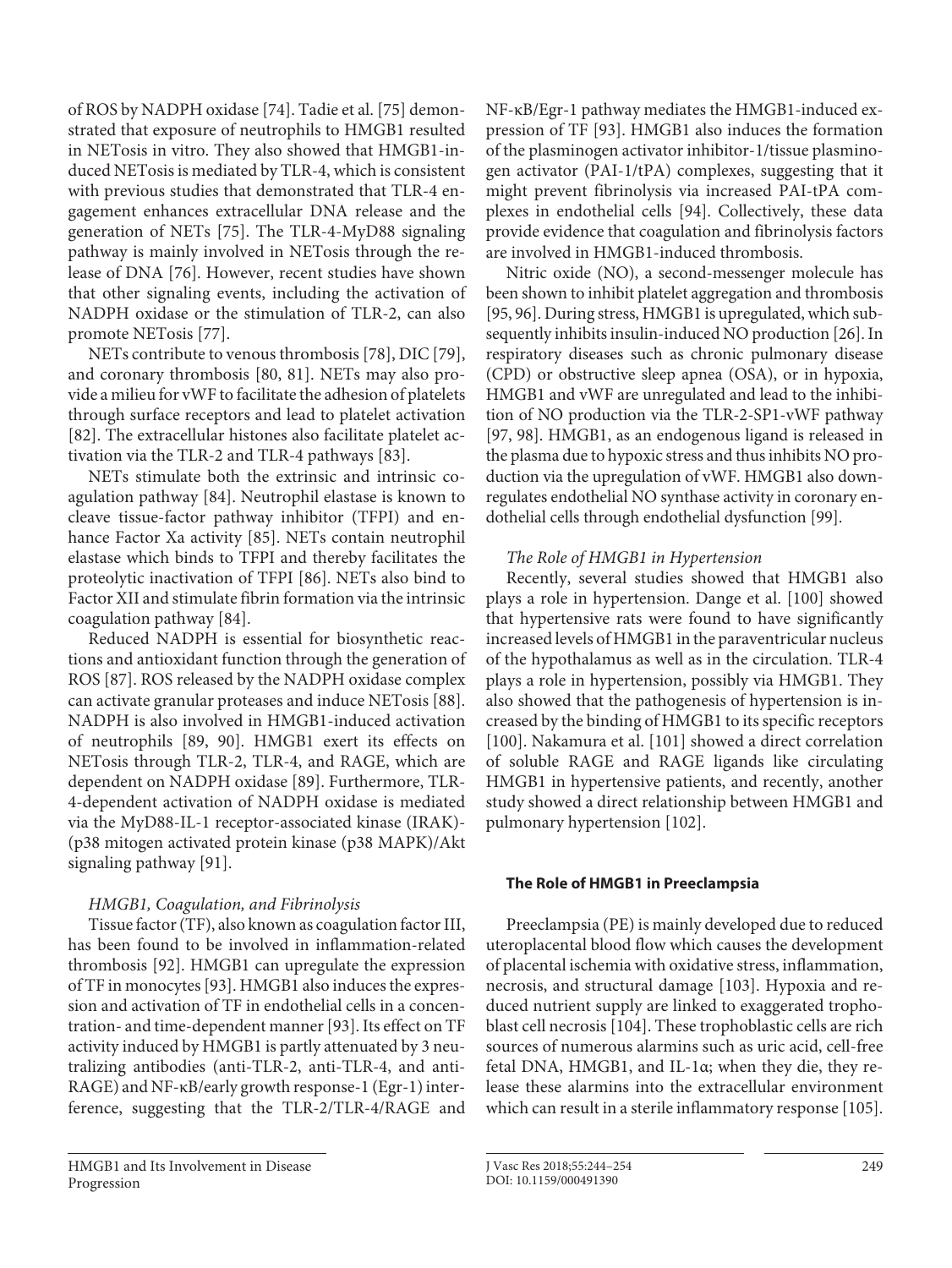HMGB1 is expressed by trophoblasts and can be found in either in their nucleus or cytoplasm [106]. Circulating levels of HMGB1 are increased in many inflammationrelated diseases including PE [5]. Placentae exposed to aPL or PE sera are increased in the amount of cytoplasmic HMGB1 in the syncytiotrophoblast [5].

Pradervand et al. [107] showed that circulating levels of HMGB1 are higher in third-trimester PE than in normal pregnancies. This evidence suggests that HMGB1 plays a role in the development of PE.

# **HMGB1, an Innate Alarmin, and Its Role in the Pathogenesis of IR**

It was recently rediscovered that HMGB1, an evolutionarily conserved chromosomal protein, acts as a "danger signal" (alarmin) to alert the innate immune system to trigger the host defense and/or tissue repair [32]. HMGB1 was initially found to be a DNA-binding protein that is present in almost all eukaryotic cells, where it stabilizes nucleosome formation and acts as a nuclear factor that enhances transcription [108]. Recently, HMGB1 secretion has been demonstrated in response to tissue damage, thus indicating a prototype of emerging DAMPs [21]. HMGB1 is also secreted by activated immune cells, including macrophages, dendritic cells, and natural killer cells in response to infection and inflammatory stimuli. It is now increasingly evident that HMGB1 plays a major role in several disease conditions such as atherosclerosis, diabetes, arthritis, sepsis, and cancer [109]. Once secreted, HMGB1 induces an inflammatory response by the transduction of cellular signals via its receptors, such as TLR-2, TLR-4, and RAGE. HMGB1 has been demonstrated to exert intracellular and extracellular functions by activating key oncogenic signaling pathways. Furthermore, HMGB1 also acquires or augments a proinflammatory effect via proinflammatory mediators such as LPS, IL-1, and DNA [110]. These observations indicate that HMGB1 is an essential mediator of organ damage; however, its precise role and mechanisms remain unknown. Studies have shown that high serum levels of HMGB1 contribute to the development of many inflammatory diseases and also diabetes [111]. Singh et al. [26] showed a direct relationship of the stress-induced upregulation of HMGB1 with IR, which is mediated through TLR-2. They further showed that stress-induced HMGB1 inhibited insulin-induced NO production through the upregulation of vWF [26, 98]. HMGB1 can signal through RAGE and TLRs to the NF-κB signaling pathway, and thus contributes to the inflammatory responses in type 2 diabetes

mellitus [32]. Increased levels of HMGB1 have been reported in both diabetic patients and animal models [26, 112]. For all of the above, it is clear that HMGB1 plays a role in the genesis and pathophysiology of IR.

# **Therapeutic Potential of HMGB1**

HMGB1 has been shown to play a significant role in the development of several diseases, particularly CVDs, PE, and IR. Although there are no drugs that target HMGB1 in clinical practice, some anti-HMGB1 agents have been shown to inhibit the expression of HMGB1 in ischemic animal models, including glycyrrhizin [113], ethyl pyruvate (EP) [114], fluvastatin [115], berberine [116], and bleacein [117].

Glycyrrhizin, a glycoconjugated triterpene present in licorice root, exerts protective effects in various diseases, including IR, by suppressing HMGB1 [26]. It also inhibits HMGB1 secretion in the cerebrospinal fluid and serum after stroke, and thereby improves patients' outcomes [118]. Glycyrrhizin also alleviates the aggravation of infarct volume in middle cerebral artery occlusion models [119]. The infarct volume and release of HMGB1 from the cerebral cortex into the serum were attenuated by glycyrrhizin in a focal cerebral ischemia-reperfusion model [104].

EP, a simple aliphatic ester of pyruvic acid, has been shown to have anti-inflammatory effects and confer protective effects in various pathological conditions [120]. EP reduced circulating levels of HMGB1 and significantly prevented lethality [121]. Aspirin, a classical antiplatelet drug, significantly blocked thrombin- and collageninduced HMGB1 release in active platelets [122]. Two other antiplatelet drugs (clopidogrel and cilostazol) also attenuated the expression of HMGB1 in septic shock [123]. Thus, HMGB1 might serve as a novel target for antiplatelet drugs in thrombotic diseases.

Low-molecular-weight heparin (LMWH) decreased the expression of HMGB1 in inflammation [124]. LMWH was shown to suppress HMGB1 and NETosis, thus suggesting that it might exert a anticoagulant effect by regulating HMGB1-mediated NETosis [125]. In addition, 2-O, 3-O desulfated heparin inhibited HMGB1/RAGEmediated airway inflammation [126]. In macrophages, 2-O, 3-O desulfated heparin blocked HMGB1 secretion via the inhibition of the activity of acetyltransferase p300 [127]. Thus, HMGB1 might also be a new target for heparin during inflammation and thrombosis.

Similar to heparin, thrombomodulin is another potential drug for DIC. It exhibits its anti-inflammatory effect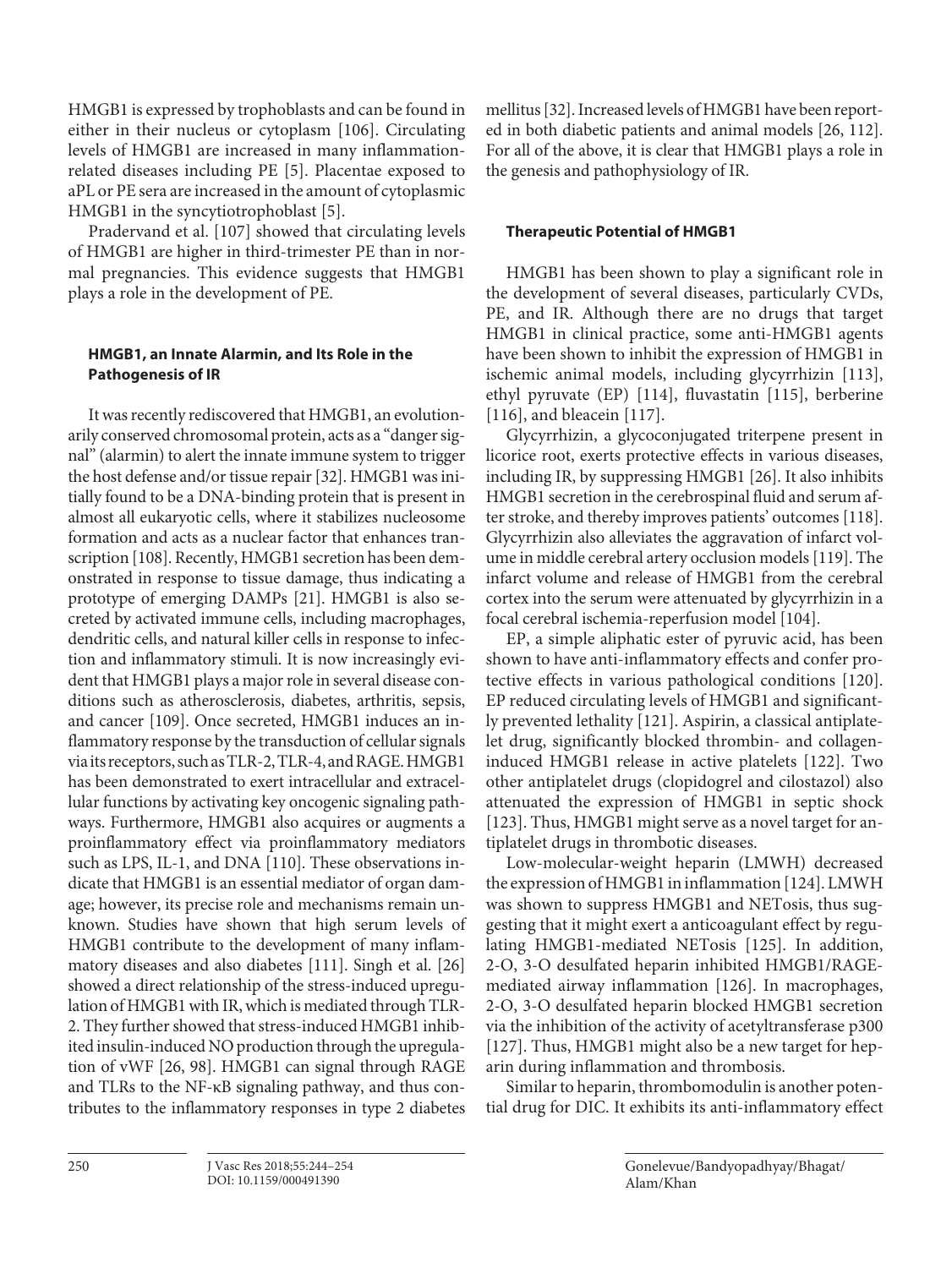by regulating HMGB1. Recombinant soluble thrombomodulin ameliorated cerebral ischemic injury via an HMGB1 inhibitory mechanism in mice with middle cerebral artery occlusion and rats with cerebral vein sinus thrombosis [64, 94]. In a rat model of sepsis, recombinant thrombomodulin suppressed thrombus formation and HMGB1 levels. Moreover, high-dose thrombomodulin tended to increase the bleeding events [128], suggesting that HMGB1 is a target for the antithrombotic effect of thrombomodulin. As vascular endothelial cells are critical in the antithrombotic effect, Bongoni et al. [94] explored the role of thrombomodulin in HMGB1-induced endothelial cell activation. The authors further demonstrated that transgenic expression of thrombomodulin inhibited the activation of endothelial cells via increased HMGB1-induced cleavage [129]. Combining these findings, HMGB1 can be considered to serve as a potential target for the control of CVDs.

## **Conclusions**

HMGB1 and other SI molecules can be actively or passively released from several cells during stress, including hypoxia. Once released into the extracellular space, HMGB1 activates downstream signaling pathway by interacting with its receptors. Elevated levels of HMGB1 are associated with a poor clinical prognosis and outcome in several diseases including CVDs, IR, PE, etc. Currently, drugs are available that specifically target HMGB1. Therefore, the discovery and availability of a novel low-molecular-weight drug or compound will markedly improve the future therapeutic treatment and outcome of CVDs.

## **Acknowledgement**

I express my sincere gratitude to my late mentor Prof. Asru K. Sinha, DSc. for inspiring guidance.

#### **Disclosure Statement**

The authors have no conflicts of interest to disclose.

## **Funding Sources**

This work was supported by grants from the Grand Challenges Canada (R-ST-POC-1807-13914) to G.A.K.

#### **References**

- 1 Nadeau-Vallée M, Obari D, Palacios J, Brien MÈ, Duval C, Chemtob S, Girard S: Sterile inflammation and pregnancy complications: a review. Reproduction 2016;152:277–292.
- 2 Boonyaratanakornkit V, Melvin V, Prendergast P, Altmann M, Ronfani L, Bianchi ME, et al: High-mobility group chromatin proteins 1 and 2 functionally interact with steroid hormone receptors to enhance their DNA binding in vitro and transcriptional activity in mammalian cells. Mol Cell Biol 1998;18: 4471–4487.
- 3 Erlandsson Harris H, Andersson U: Mini-review: the nuclear protein HMGB1 as a proinflammatory mediator. Eur J Immunol 2004; 34:1503–1512.
- 4 Harris HE, Andersson U, Pisetsky DS: HMGB1: a multifunctional alarmin driving autoimmune and inflammatory disease. Nat Rev Rheumatol 2012;8:195–202.
- 5 Tsung A, Tohme S, Billiar TR: High-mobility group box-1 in sterile inflammation. J Intern Med 2014;276:425–443.
- 6 Scaffidi P, Misteli T, Bianchi ME: Release of chromatin protein HMGB1 by necrotic cells triggers inflammation. Nature 2002;418:191– 195.
- 7 Venereau E, Schiraldi M, Uguccioni M, Bianchi ME: HMGB1 and leukocyte migration during trauma and sterile inflammation. Mol Immunol 2013;55:76–82.
- 8 Magna M, Pisetsky DS: The role of HMGB1 in the pathogenesis of inflammatory and autoimmune diseases. Mol Med 2014;20:138– 146.
- 9 Yanai H, Matsuda A, An J, Koshiba R, Nishio J, Negishi H, et al: Conditional ablation of HMGB1 in mice reveals its protective function against endotoxemia and bacterial infection. PNAS 2013;110:20699–20704.
- 10 Antoine DJ, Harris HE, Andersson U, Tracey KJ, Bianchi ME: A systematic nomenclature for the redox states of high mobility group box (HMGB) proteins. Mol Med 2014;20:135– 137.
- 11 Schiraldi M, Raucci A, Munoz LM, Livoti E, Celona B, Venereau E, et al: HMGB1 promotes recruitment of inflammatory cells to damaged tissues by forming a complex with CXCL12 and signaling via CXCR4. J Exp Med 2012;209:551–563.
- 12 Di Maggio S, Milano G, De Marchis F, D'Ambrosio A, Bertolotti M, Palacios BS, et al: Non-oxidizable HMGB1 induces car-

diac fibroblasts migration via CXCR4 in a CXCL12-independent manner and worsens tissue remodeling after myocardial infarction. Biochim Biophys Acta 2017;1863:2693– 2704.

- 13 Vogel S, Rath D, Borst O, Mack A, Loughran P, Lotze MT, et al: Platelet-derived highmobility group box 1 promotes recruitment and suppresses apoptosis of monocytes. Biochem Biophys Res Commun 2016;478: 143–148.
- 14 Yang H, Antoine DJ, Andersson U, Tracey KJ: The many faces of HMGB1: molecular structure-functional activity in inflammation, apoptosis, and chemotaxis. J Leukoc Biol 2013;93:865–873.
- 15 Ma F, Kouzoukas DE, Meyer-Siegler KL, Westlund KN, Hunt DE, Vera PL: Disulfide high mobility group box-1 causes bladder pain through bladder Toll-like receptor 4. BMC Physiol 2017;17:6.
- 16 Frank MG, Weber MD, Fonken LK, Hershman SA, Watkins LR, Maier SF: The redox state of the alarmin HMGB1 is a pivotal factor in neuroinflammatory and microglial priming: a role for the NLRP3 inflammasome. Brain Behav Immun 2016;55:215–224.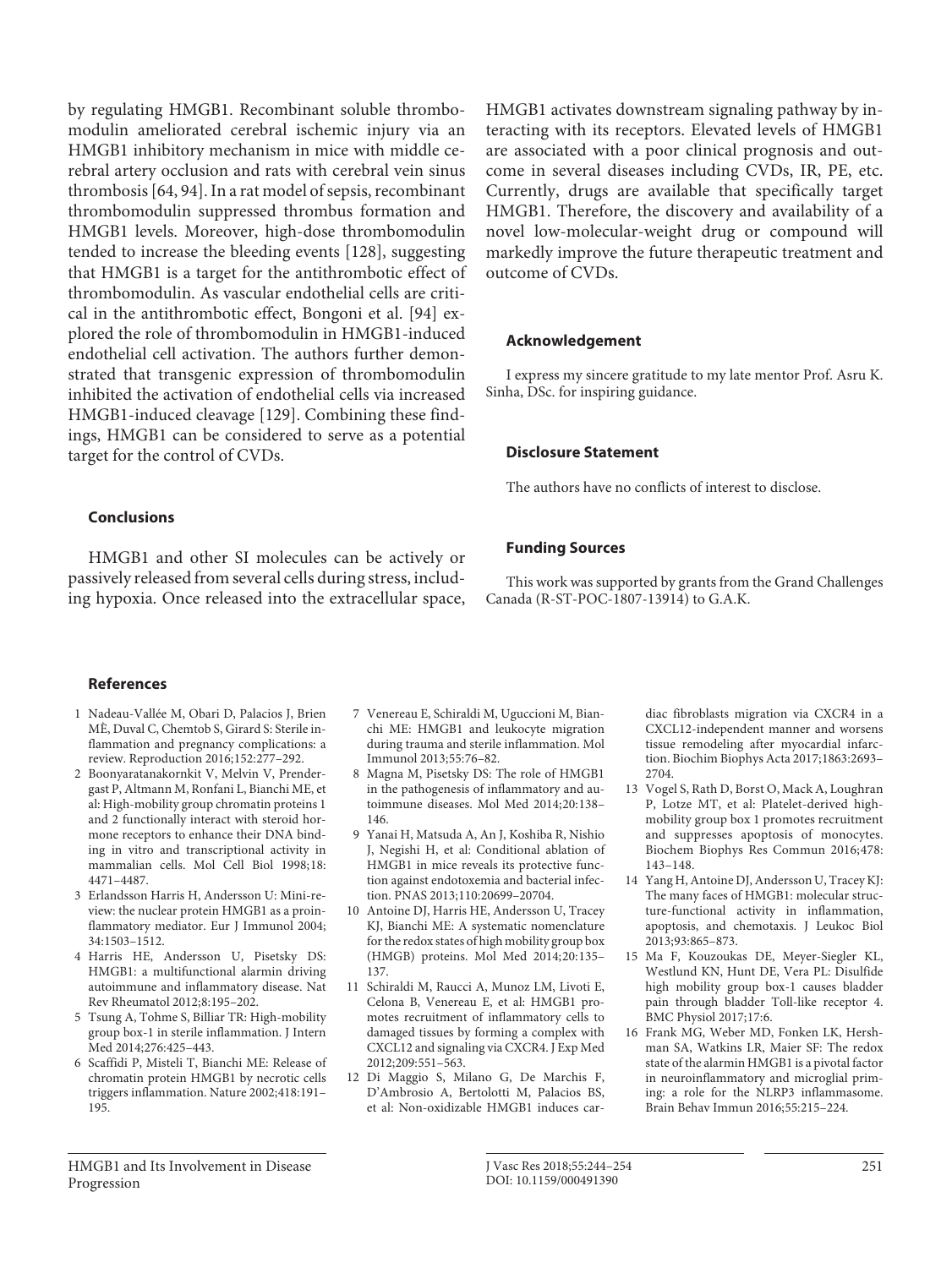- 17 Wu H, Sheng ZQ, Xie J, Li R, Chen L, Li GN, Wang L, Xu B: Reduced HMGB 1-mediated pathway and oxidative stress in resveratroltreated diabetic mice: a possible mechanism of cardioprotection of resveratrol in diabetes mellitus. Oxid Med Cell Longev 2016;2016: 9836860.
- 18 Wu H, Li R, Wei ZH, Zhang XL, Chen JZ, Dai Q, et al: Diabetes-induced oxidative stress in endothelial progenitor cells may be sustained by a positive feedback loop involving high mobility group box-1. Oxid Med Cell Longev 2016;2016:1943918.
- 19 Stark K, Philippi V, Stockhausen S, Busse J, Antonelli A, Miller M, et al: Disulfide HMGB1 derived from platelets coordinates venous thrombosis in mice. Blood 2016;128:2435–2449.
- 20 Yang H, Lundback P, Ottosson L, Erlandsson-Harris H, Venereau E, Bianchi ME, et al: Redox modification of cysteine residues regulates the cytokine activity of high mobility group box-1 (HMGB1). Mol Med 2012;18: 250–259.
- 21 Lotze MT, Tracey KJ: High-mobility group box 1 protein (HMGB1): nuclear weapon in the immune arsenal. Nat Rev Immunol 2005; 5:331–342.
- 22 Walko TD III, Di Caro V, Piganelli J, Billiar TR, Clark RS, Aneja RK: Poly(ADP-ribose) polymerase 1-sirtuin 1 functional interplay regulates LPS-mediated high mobility group box 1 secretion. Mol Med 2015;20:612–624.
- 23 Cai J, Wen J, Bauer E, Zhong H, Yuan H, Chen AF: The role of HMGB1 in cardiovascular biology: danger signals. Antioxid Redox Signal 2015;23:1351–1369.
- 24 Harada S, Matsuura W, Liu K, Nishibori M, Tokuyama S: Possible involvement of the HMGB1/RAGE signaling mechanism in the induction of central post-stroke pain induced by acute global cerebral ischemia. Brain Res 2016;1646:433–440.
- 25 Soro-Paavonen A, Watson AM, Li J, Paavonen K, Koitka A, Calkin AC, et al: Receptor for advanced glycation end products (RAGE) deficiency attenuates the development of atherosclerosis in diabetes. Diabetes 2008;57: 2461–2469.
- 26 Singh B, Biswas I, Bhagat S, Surya Kumari S, Khan GA: HMGB1 facilitates hypoxia-induced vWF upregulation through TLR2- MYD88-SP1 pathway. Eur J Immunol 2016; 46:2388–2400.
- 27 Yao H, Hu C, Yin L, Tao X, Xu L, Qi Y, et al: Dioscin reduces lipopolysaccharide-induced inflammatory liver injury via regulating TLR4/MyD88 signal pathway. Int Immunopharmacol 2016;36:132–141.
- 28 Sumiyoshi M, Satomi J, Kitazato KT, Yagi K, Shimada K, Kurashiki Y, et al: PPARγdependent and -independent inhibition of the HMGB1/TLR9 pathway by eicosapentaenoic acid attenuates ischemic brain damage in ovariectomized rats. J Stroke Cerebrovasc Dis 2015;24:1187–1195.
- 29 Hassanian S, Dinarvand P, Rezaie AR: Adenosine regulates the proinflammatory signal-

ing function of thrombin in endothelial cells. J Cell Physiol 2014;229:1292–1300.

- 30 Mohammad G, Siddiquei MM, Othman A, Al-Shabrawey M, Abu El-Asrar AM: Highmobility group box-1 protein activates inflammatory signaling pathway components and disrupts retinal vascular-barrier in the diabetic retina. Exp Eye Res 2013;107:101– 109.
- 31 Xie HL, Zhang Y, Huang YZ, Li S, Wu CG, Jiao XF, et al: Regulation of high mobility group box 1 and hypoxia in the migration of mesenchymal stem cells. Cell Biol Int 2014;38: 892–897.
- 32 Kang R, Livesey KM, Zeh HJ, Loze MT, Tang D: HMGB1: a novel beclin 1-binding protein active in autophagy. Autophagy 2010;6:1209– 1211.
- 33 Cui W, Li L, Li D, Mo X, Zhou W, Zhang Z, et al: Total glycosides of Yupingfeng protects against bleomycin-induced pulmonary fibrosis in rats associated with reduced high mobility group box 1 activation and epithelial-mesenchymal transition. Inflamm Res 2015;64: 953–961.
- 34 Li W, Ling HP, You WC, Ji XJ, Tang Y, Zhao JB, et al: Recombinant high-mobility group box 1 protein (HMGB1) promotes myeloid differentiation primary response protein 88 (Myd88) upregulation in mouse primary cortical neurons. Neurol Sci 2013;34:847–853.
- 35 Kim S, Kim SY, Pribis JP, Lotze M, Mollen KP, Shapiro R, et al: Signaling of high mobility group box 1 (HMGB1) through toll-like receptor 4 in macrophages requires CD14. Mol Med 2013;19:88-98.
- 36 Kaczorowski DJ, Nakao A, Vallabhaneni R, Mollen KP, Sugimoto R, Kohmoto J, et al: Mechanisms of Toll-like receptor 4 (TLR4) mediated inflammation after cold ischemia/ reperfusion in the heart. Transplantation 2009;87:1455–1463.
- 37 Wang C, Wang H, Chang DY, Hao J, Zhao MH, Chen M: High mobility group box 1 contributes to anti-neutrophil cytoplasmic antibody-induced neutrophils activation through receptor for advanced glycation end products (RAGE) and Toll-like receptor 4. Arthritis Res Ther 2015;17:64.
- 38 Liu-Bryan R, Terkeltaub R: Chondrocyte innate immune myeloid differentiation factor 88-dependent signaling drives procatabolic effects of the endogenous Toll-like receptor 2/ Toll-like receptor 4 ligands low molecular weight hyaluronan and high mobility group box chromosomal protein 1 in mice. Arthritis Rheumatol 2010;62:2004–2012.
- 39 Cheng Y, Wang D, Wang B, Li H, Xiong J, Xu S, et al: HMGB1 translocation and release mediate cigarette smoke-induced pulmonary inflammation in mice through a TLR4/MyD88 dependent signaling pathway. Mol Biol Cell 2017;28:201–209.
- 40 Das N, Dewan V, Grace PM, Gunn RJ, Tamura R, Tzarum N, et al: HMGB1 activates proinflammatory signaling via TLR5 leading to allodynia. Cell Rep 2016;17:1128–1140.
- 41 Cirillo P, Giallauria F, Pacileo M, Petrillo G, D'Agostino M, Vigorito C, Chiariello M: Increased high mobility group box-1 protein levels are associated with impaired cardiopulmonary and echocardiographic findings after acute myocardial infarction. J Card Fail 2009; 15:362–367.
- 42 Goldstein RS, Gallowitsch-Puerta M, Yang L, Rosas-Ballina M, Huston JM, Czura CJ, et al: Elevated high-mobility group box 1 levels in patients with cerebral and myocardial ischemia. Shock 2006;25:571–574.
- 43 Su Z, Lu H, Jiang H, Zhu H, Li Z, Zhang P, et al: IFN-γ-producing Th17 cells bias by HMGB1-T-β/RUNX3 axis might contribute to progression of coronary artery atherosclerosis. Atherosclerosis 2015;243:421–428.
- 44 Yamashita A, Nishihira K, Matsuura Y, Ito T, Kawahara K, Hatakeyama K, et al: Paucity of CD34-positive cells and increased expression of high-mobility group box 1 in coronary thrombus with type 2 diabetes mellitus. Atherosclerosis 2012;224:511–514.
- 45 Hu X, Jiang H, Bai Q, Zhou X, Xu C, Lu Z, et al: Increased serum HMGB1 is related to the severity of coronary artery stenosis. Clin Chim Acta 2009;406:139–142.
- 46 Andrassy M, Volz HC, Maack B, Schuessler A, Gitsioudis G, Hofmann N, et al: HMGB1 is associated with atherosclerotic plaque composition and burden in patients with stable coronary artery disease. PLoS One 2012;7:e52081.
- 47 Jin P, Zhou Q, Song S, Xu J, Zhang M, Zhu M, et al: Elevated preoperative HMGB1 as predictor of myocardial injury post-percutaneous coronary intervention. Medicine 2016;95:e5149.
- 48 Kohno T, Anzai T, Naito K, Miyasho T, Okamoto M, Yokota H, et al: Role of high-mobility group box 1 protein in post-infarction healing process and left ventricular remodelling. Cardiovasc Res 2009;81:565–573.
- 49 Schulze J, Zierath D, Tanzi P, Cain K, Shibata D, Dressel A, Becker K: Severe stroke induces long-lasting alterations of high-mobility group box 1. Stroke 2013;44:246–248.
- 50 Tang SC, Wang YC, Li YI, Lin HC, Manzanero S, Hsieh YH, et al: Functional role of soluble receptor for advanced glycation end products in stroke. Arterioscler Thromb Vasc Biol 2013;33:585–594.
- 51 Tsukagawa T, Katsumata R, Fujita M, Yasui K, Akhoon C, Ono K, et al: Elevated serum high-mobility group box-1 protein level is associated with poor functional outcome in ischemic stroke. J Stroke Cerebrovasc Dis 2017;26:2404–2411.
- 52 Lee JH, Yoon EJ, Seo J, Kavoussi A, Chung YE, Chung SP, et al: Hypothermia inhibits the propagation of acute ischemic injury by inhibiting HMGB1. Mol Brain 2016;9:81.
- 53 Nakamura Y, Nakano T, Irie K, Sano K, Tanaka J, Yamashita Y, et al: Recombinant human soluble thrombomodulin ameliorates cerebral ischemic injury through a high-mobility group box 1 inhibitory mechanism without hemorrhagic complications in mice. J Neurol Sci 2016;362:278–282.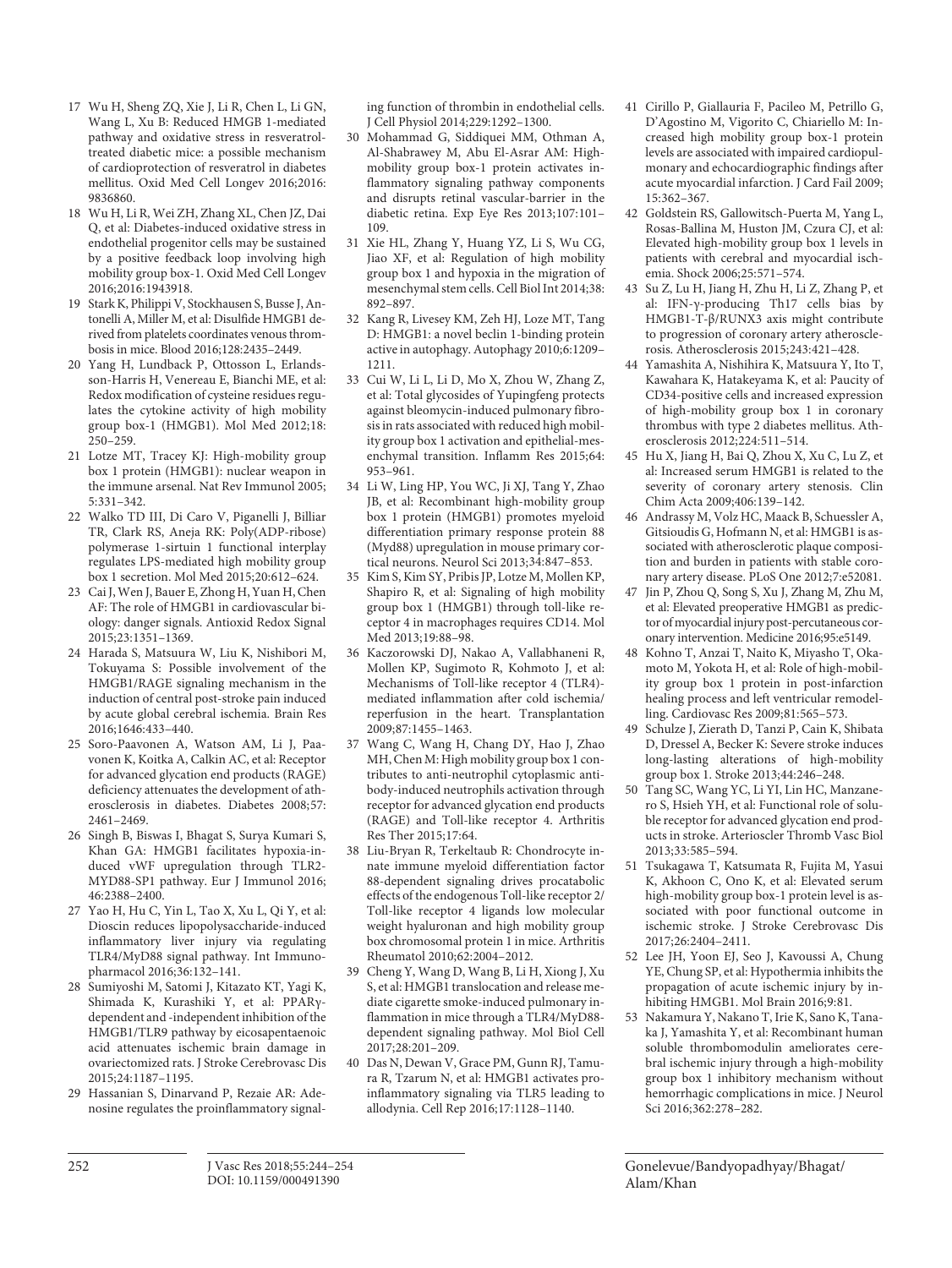- 54 Chang CY, Kao TK, Chen WY, Ou YC, Li JR, Liao SL, et al: Tetramethylpyrazine inhibits neutrophil activation following permanent cerebral ischemia in rats. Biochem Biophys Res Commun 2015;463:421–427.
- 55 Zhang J, Takahashi HK, Liu K, Wake H, Liu R, Maruo T, et al: Anti-high mobility group box-1 monoclonal antibody protects the blood-brain barrier from ischemia-induced disruption in rats. Stroke 2011;42:1420–1428.
- 56 Umahara T, Uchihara T, Hirokawa K, Hirao K, Shimizu S, Hashimoto T, et al: Time-dependent and lesion-dependent HMGB1-selective localization in brains of patients with cerebrovascular diseases. Histol Histopathol 2018;33:215–222.
- 57 Oozawa S, Sano S, Nishibori M: Usefulness of high mobility group box 1 protein as a plasma biomarker in patient with peripheral artery disease. Acta Med Okayama 2014;68:157– 162.
- 58 Giovannini S, Tinelli G, Biscetti F, Straface G, Angelini F, Pitocco D, et al: Serum high mobility group box-1 and osteoprotegerin levels are associated with peripheral arterial disease and critical limb ischemia in type 2 diabetic subjects. Cardiovasc Diabetol 2017;16:99.
- 59 Tsao CF, Huang WT, Liu TT, Wang PW, Liou CW, Lin TK, et al: Expression of high-mobility group box protein 1 in diabetic foot atherogenesis. Genet Mol Res 2015;14:4521– 4531.
- 60 Wang M, Mei H, Kou H, Deng J, Wang H, Guo T, Hu Y: Role of plasma high mobility group box-1 in disseminated intravascular coagulation with leukemia. Thromb Res 2015; 136:422–426.
- 61 Hatada T, Wada H, Nobori T, Okabayashi K, Maruyama K, Abe Y, et al: Plasma concentrations and importance of high mobility group box protein in the prognosis of organ failure in patients with disseminated intravascular coagulation. Thromb Haemost 2005;94:975– 979.
- 62 Inoue Y, Saito T, Ogawa K, Nishio Y, Kosugi S, Suzuki Y, et al: Role of serum high mobility group box 1 in hematological malignancies complicated with systemic inflammatory response syndrome and effect of recombinant thrombomodulin. Leuk Lymphoma 2013;54: 1953–1958.
- 63 Nomura S, Fujita S, Ozasa R, Nakanishi T, Miyaji M, Mori S, et al: The correlation between platelet activation markers and HMGB1 in patients with disseminated intravascular coagulation and hematologic malignancy. Platelets 2011;22:396–397.
- 64 Gu JJ, Chen JB, Zhang JH, Zhang H, Wang SS: Recombinant human soluble thrombomodulin protects against brain injury in a CVST rat model, via downregulation of the HMGB1- RAGE axis. Mol Med Rep 2016;14:5217– 5222.
- 65 Rouhiainen A, Imai S, Rauvala H, Parkkinen J: Occurrence of amphoterin (HMG1) as an endogenous protein of human platelets that is exported to the cell surface upon platelet

activation. J Thromb Haemost 2000;84:1087– 1094.

- 66 Maugeri N, Campana L, Gavina M, Covino C, De Metrio M, Panciroli C, et al: Activated platelets present high mobility group box 1 to neutrophils, inducing autophagy and promoting the extrusion of neutrophil extracellular traps. J Thromb Haemost 2014;12:2074– 2088.
- 67 Ito T, Kawahara K, Nakamura T, Yamada S, Nakamura T, Abeyama K, et al: High-mobility group box 1 protein promotes development of microvascular thrombosis in rats. J Thromb Haemost 2007;5:109–116.
- 68 Yang X, Wang H, Zhang M, Liu J, Lv B, Chen F: HMGB1: a novel protein that induced platelets active and aggregation via Toll-like receptor-4, NF-κB and cGMP dependent mechanisms. Diagn Pathol 2015;10:134.
- 69 Vogel S, Bodenstein R, Chen Q, Feil S, Feil R, Rheinlaender J, et al: Platelet-derived HMGB1 is a critical mediator of thrombosis. J Clin Invest 2015;125:4638–4654.
- 70 Zhang G, Han J, Welch EJ, Ye RD, Voyno-Yasenetskaya TA, Malik AB, et al: Lipopolysaccharide stimulates platelet secretion and potentiates platelet aggregation via TLR4/ MyD88 and the cGMP-dependent protein kinase pathway. J Immunol 2009;182:7997– 8004.
- 71 Yu LX, Yan L, Yang W, Wu FQ, Ling Y, Chen SZ, et al: Platelets promote tumour metastasis via interaction between TLR4 and tumour cell-released high-mobility group box1 protein. Nat Commun 2014;5:5256.
- 72 Rivadeneyra L, Carestia A, Etulain J, Pozner RG, Fondevila C, Negrotto S, Schattner M: Regulation of platelet responses triggered by Toll-like receptor 2 and 4 ligands is another non-genomic role of nuclear factor-κB. Thromb Res 2014;133:235–243.
- 73 Huebener P, Pradere JP, Hernandez C, Gwak GY, Caviglia JM, Mu X, et al: The HMGB1/ RAGE axis triggers neutrophil-mediated injury amplification following necrosis. J Clin Invest 2015;125:539–550.
- 74 Brinkmann V, Reichard U, Goosmann C, Fauler B, Uhlemann Y, Weiss DS, et al: Neutrophil extracellular traps kill bacteria. Science 2004;303:1532–1535.
- 75 Tadie JM, Bae HB, Jiang S, Park DW, Bell CP, Yang H, et al: HMGB1 promotes neutrophil extracellular trap formation through interactions with Toll-like receptor 4. Am J Physiol Lung Cell Mol Physiol 2013;304:342–349.
- 76 Juneau RA, Pang B, Weimer KE, Armbruster CE, Swords WE: Nontypeable Haemophilus influenzae initiates formation of neutrophil extracellular traps. Infect Immun 2011;79: 431–438.
- 77 Urbonaviciute V, Voll RE: High-mobility group box 1 represents a potential marker of disease activity and novel therapeutic target in systemic lupus erythematosus. J Intern Med 2011;270:309–318.
- 78 Martinod K, Demers M, Fuchs TA, Wong SL, Brill A, Gallant M, et al: Neutrophil histone

modification by peptidylarginine deiminase 4 is critical for deep vein thrombosis in mice. PNAS 2013;110:8674–8679.

- 79 Delabranche X, Stiel L, Severac F, Galoisy AC, Mauvieux L, Zobairi F, et al: Evidence of netosis in septic shock-induced disseminated intravascular coagulation. Shock 2017;47: 313–317.
- 80 Riegger J, Byrne RA, Joner M, Chandraratne S, Gershlick AH, Ten Berg JM, et al: Histopathological evaluation of thrombus in patients presenting with stent thrombosis. A multicenter European study: a report of the prevention of late stent thrombosis by an interdisciplinary global European effort consortium. Eur Heart J 2016;37:1538–1549.
- Mangold A, Alias S, Scherz T, Hofbauer T, Jakowitsch J, Panzenbock A, et al: Coronary neutrophil extracellular trap burden and deoxyribonuclease activity in ST-elevation acute coronary syndrome are predictors of ST-segment resolution and infarct size. Circ Res 2015;116:1182–1192.
- 82 Carestia A, Kaufman T, Schattner M: Platelets: New bricks in the building of neutrophil extracellular traps. Front Immunol 2016;7: 271.
- 83 Semeraro F, Ammollo CT, Morrissey JH, Dale GL, Friese P, Esmon NL, Esmon CT: Extracellular histones promote thrombin generation through platelet-dependent mechanisms: involvement of platelet TLR2 and TLR4. Blood 2011;118:1952–1961.
- 84 von Bruhl ML, Stark K, Steinhart A, Chandraratne S, Konrad I, Lorenz M, et al: Monocytes, neutrophils, and platelets cooperate to initiate and propagate venous thrombosis in mice in vivo. J Exp Med 2012;209:819–835.
- 85 Higuchi DA, Wun TC, Likert KM, Broze GJ Jr: The effect of leukocyte elastase on tissue factor pathway inhibitor. Blood 1992;79: 1712–1719.
- 86 Massberg S, Grahl L, von Bruehl ML, Manukyan D, Pfeiler S, Goosmann C, et al: Reciprocal coupling of coagulation and innate immunity via neutrophil serine proteases. Nat Med 2010;16:887–896.
- 87 Fuchs TA, Brill A, Wagner DD: Neutrophil extracellular trap (NET) impact on deep vein thrombosis. Arterioscler Thromb Vasc Biol 2012;32:1777–1783.
- 88 Nguyen GT, Green ER, Mecsas J: Neutrophils to the ROScue: mechanisms of NADPH oxidase activation and bacterial resistance. Front Cell Infect Microbiol 2017;7:373.
- 89 Ma YH, Ma TT, Wang C, Wang H, Chang DY, Chen M, Zhao MH: High-mobility group box 1 potentiates antineutrophil cytoplasmic antibody-inducing neutrophil extracellular traps formation. Arthritis Res Ther 2016;18:2.
- 90 Xiang M, Yin L, Li Y, Xiao G, Vodovotz Y, Billiar TR, et al: Hemorrhagic shock activates lung endothelial reduced nicotinamide adenine dinucleotide phosphate (NADPH) oxidase via neutrophil NADPH oxidase. Am J Respir Cell Mol Biol 2011;44: 333–340.